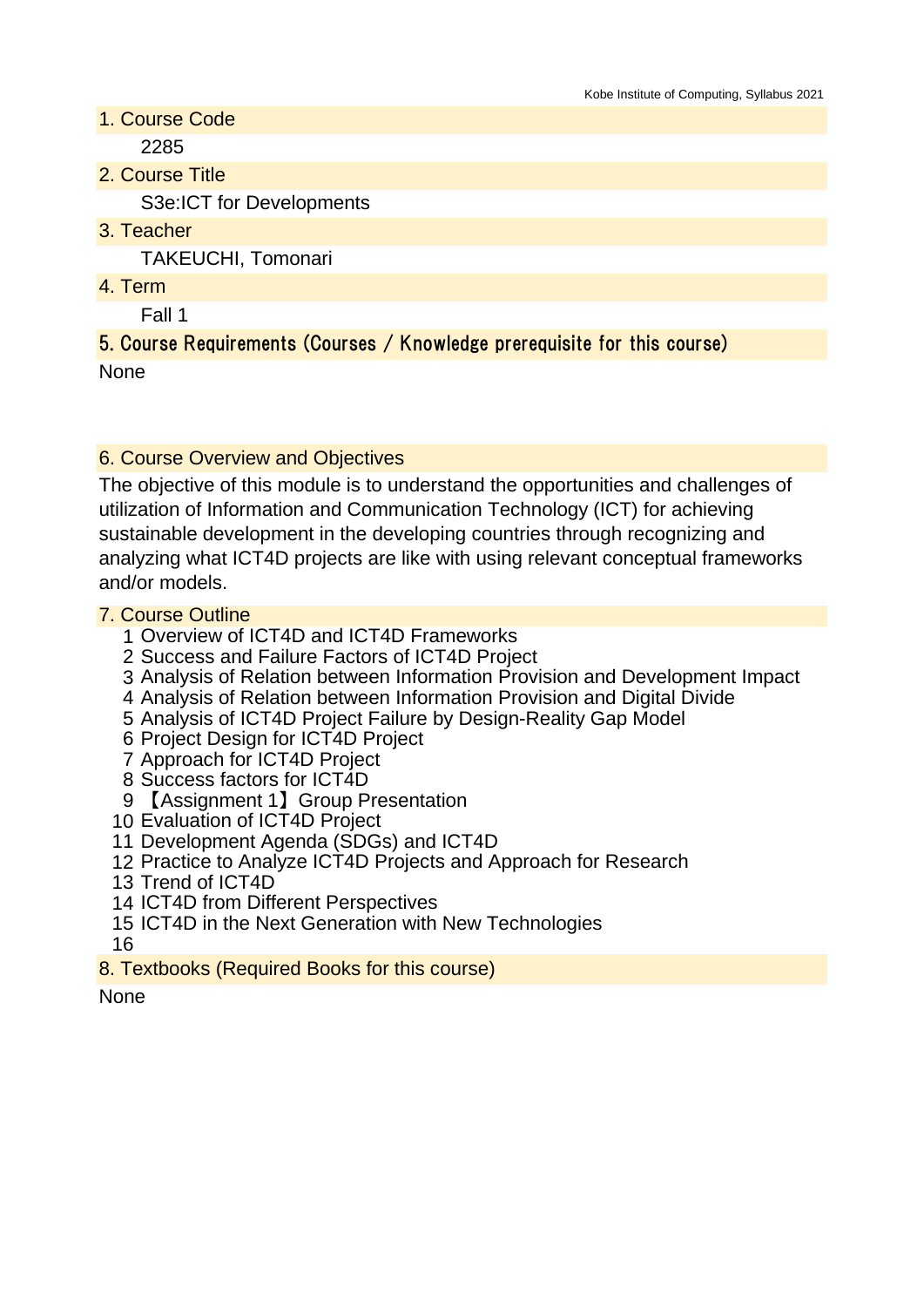## 9. Reference Books (optional books for further study)

Heeks, R. (2018) Information and Communication Technology for Development (ICT4D). London: Routledge.

Heeks, R. B. (2008) 'The ICT4D 2.0 Manifesto', Development Informatics Working Paper Series, Paper No. 30, IDPM, University of Manchester

Heeks, R. B. (2006) Implementing and Managing eGovernment: An International Text,Sage,London.

Heeks, R. B. (2003) 'Most eGovernment-for-Development Projects Fail: How Can Risks

be Reduced?',iGovernment Working Paper Series, Paper No. 14, IDPM, University of

Manchester.Heeks,

R. B. (2002) 'Failure, Success and Improvisation of Information Systems Projects in Developing Countries', Development Informatics Working Paper Series, Paper No. 11, IDPM, University of Manchester

Takeuchi, T (2012) 'FOSS as a driver: Perspectives from the ICT development agenda'in Free and Open Source Software Technology for Sustainable **Development** 

edited by Sulayman K. Sowe, Govindan Parayil and Atsushi Sunami, United Nations University Press

Takeuchi.T (2017) 'How Africa Can Gain Benefits from Next Generation Networks'in Handbook on ICT in Developing Countries: 5G Perspective edited by Kund Erik Skouby, Idongesit Williams and Albert Gyamfi, River Publishers.

Toyama, K. (2015) Geek Heresy: Rescuing Social Change from the Cult of Technology, **PublicAffairs** 

Unwin, T (2009) ICT4D: Information and Communication Technology for Development,

Cambridge University Press

10. Course Goals (Attainment Targets)

- (1) To be able to explain the overview of ICT4D and the worldwide trend of ICT4D attempts
- (2) To acquire skills and knowledge about conceptual frameworks and models to analyze success and failure factors of ICT4D projects from socio-technical point of view
- (3) To understand relevant point of view to plan sustainable ICT4D projects
- (4)
- (5)
- (6)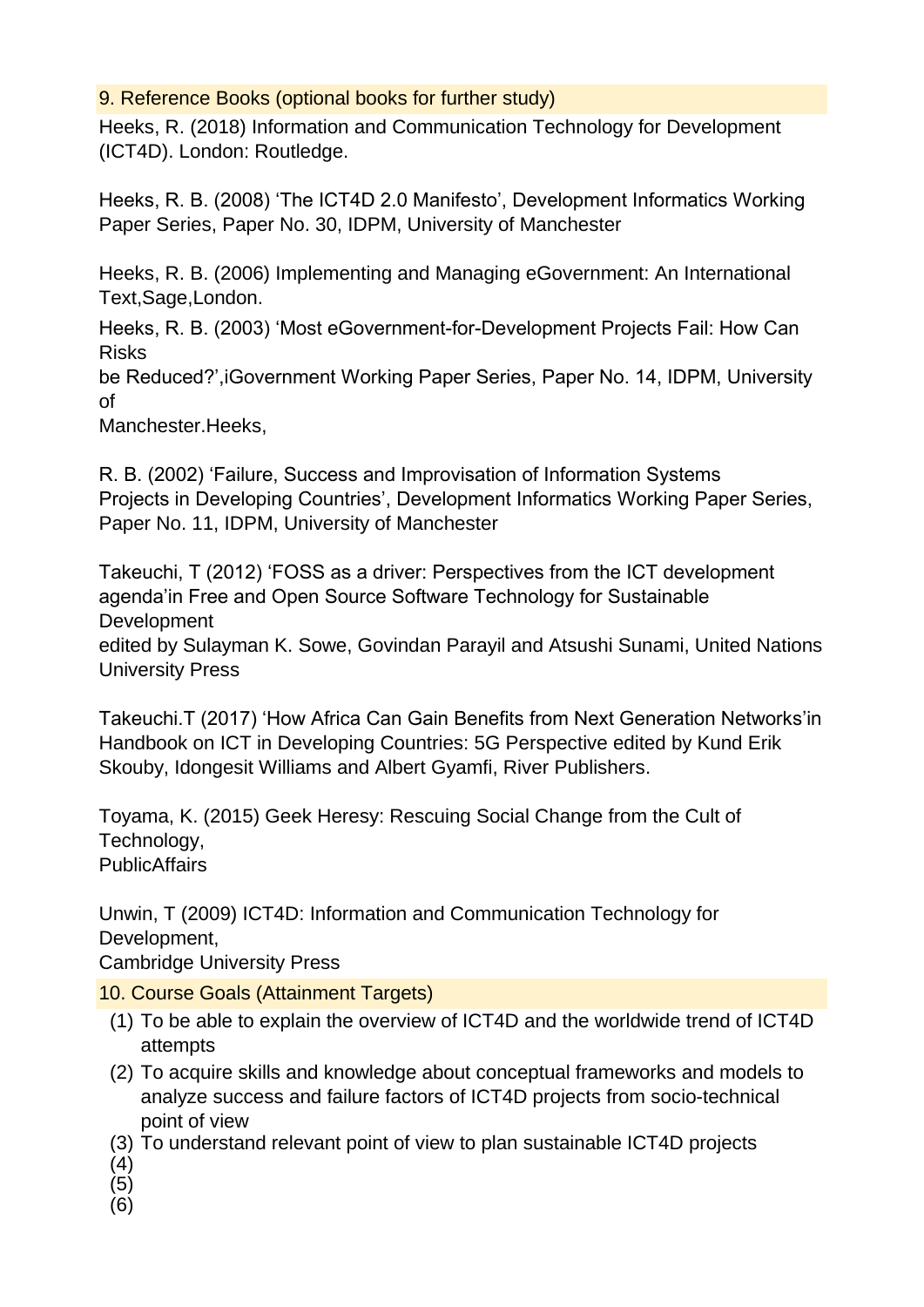(7)

(8)

# 11. Correspondence relationship between Educational goals and Course goals

|                                | Educational goals of the school                                                                                                        |                                      | <b>Course Goals</b>        |    |                                  |       |  |
|--------------------------------|----------------------------------------------------------------------------------------------------------------------------------------|--------------------------------------|----------------------------|----|----------------------------------|-------|--|
| <b>High level ICT</b>          | <b>Basic academic skills</b>                                                                                                           |                                      |                            |    |                                  |       |  |
| <b>skills</b>                  | Specialized knowledge and literacy                                                                                                     |                                      | (1)                        |    |                                  |       |  |
|                                | Ability to continually improve own strengths                                                                                           |                                      |                            |    |                                  |       |  |
|                                | Ability to discover and                                                                                                                |                                      | <b>Problem setting</b>     |    | (3<br>2                          |       |  |
|                                | resolve the problem<br>in society                                                                                                      |                                      | <b>Hypothesis planning</b> |    | $\overline{3}$<br>2              |       |  |
| Human skill<br>(Tankyu skill)  |                                                                                                                                        |                                      | Hypothesis testing         |    | $\overline{\omega}$              |       |  |
|                                |                                                                                                                                        |                                      | <b>Practice</b>            |    |                                  |       |  |
|                                | Fundamental                                                                                                                            |                                      | Ability to step forward    |    |                                  |       |  |
|                                | Competencies for                                                                                                                       |                                      | Ability to think through   |    |                                  |       |  |
|                                | <b>Working Persons</b>                                                                                                                 |                                      | Ability to work in a team  |    |                                  |       |  |
| <b>Professional ethics</b>     |                                                                                                                                        |                                      |                            |    |                                  |       |  |
| <b>12. Evaluation</b>          |                                                                                                                                        |                                      |                            |    |                                  |       |  |
| Goals                          |                                                                                                                                        | Evaluation method & point allocation |                            |    |                                  |       |  |
|                                | examination                                                                                                                            | Quiz                                 | <b>Reports</b>             |    | <b>Presentation Deliverables</b> | Other |  |
| 1                              |                                                                                                                                        |                                      |                            |    |                                  |       |  |
| $\overline{2}$                 |                                                                                                                                        |                                      | ∩                          |    |                                  |       |  |
| $\overline{3}$                 |                                                                                                                                        |                                      | ∩                          | ∩  |                                  |       |  |
| $\overline{4}$                 |                                                                                                                                        |                                      |                            |    |                                  |       |  |
| $\overline{5}$                 |                                                                                                                                        |                                      |                            |    |                                  |       |  |
| $\overline{6}$                 |                                                                                                                                        |                                      |                            |    |                                  |       |  |
| 7                              |                                                                                                                                        |                                      |                            |    |                                  |       |  |
| (8)                            |                                                                                                                                        |                                      |                            |    |                                  |       |  |
| Allocation                     |                                                                                                                                        |                                      | 70                         | 30 |                                  |       |  |
| <b>13. Evaluation Criteria</b> |                                                                                                                                        |                                      |                            |    |                                  |       |  |
| Examination                    |                                                                                                                                        |                                      |                            |    |                                  |       |  |
|                                |                                                                                                                                        |                                      |                            |    |                                  |       |  |
|                                |                                                                                                                                        |                                      |                            |    |                                  |       |  |
|                                |                                                                                                                                        |                                      |                            |    |                                  |       |  |
|                                |                                                                                                                                        |                                      |                            |    |                                  |       |  |
|                                |                                                                                                                                        |                                      |                            |    |                                  |       |  |
| Quiz                           |                                                                                                                                        |                                      |                            |    |                                  |       |  |
|                                |                                                                                                                                        |                                      |                            |    |                                  |       |  |
|                                |                                                                                                                                        |                                      |                            |    |                                  |       |  |
|                                |                                                                                                                                        |                                      |                            |    |                                  |       |  |
|                                |                                                                                                                                        |                                      |                            |    |                                  |       |  |
|                                |                                                                                                                                        |                                      |                            |    |                                  |       |  |
| <b>Reports</b>                 | Success or failure factors of ICT4D projects should be analyzed by                                                                     |                                      |                            |    |                                  |       |  |
|                                | properly utilizing ICT4D related frameworks from socie-technical                                                                       |                                      |                            |    |                                  |       |  |
|                                | perspectives in consideration of broader aspects. Solutions and                                                                        |                                      |                            |    |                                  |       |  |
|                                |                                                                                                                                        |                                      |                            |    |                                  |       |  |
|                                | lessons learned should be mentioned based on your own analysis.                                                                        |                                      |                            |    |                                  |       |  |
| Presentation                   |                                                                                                                                        |                                      |                            |    |                                  |       |  |
|                                | Success or failure factors of ICT4D projects should be analyzed by<br>properly utilizing ICT4D related frameworks from socie-technical |                                      |                            |    |                                  |       |  |
|                                | perspectives in consideration of broader aspects. Solutions and<br>lessons learned should be mentioned based on your own analysis.     |                                      |                            |    |                                  |       |  |
|                                |                                                                                                                                        |                                      |                            |    |                                  |       |  |
|                                |                                                                                                                                        |                                      |                            |    |                                  |       |  |
|                                |                                                                                                                                        |                                      |                            |    |                                  |       |  |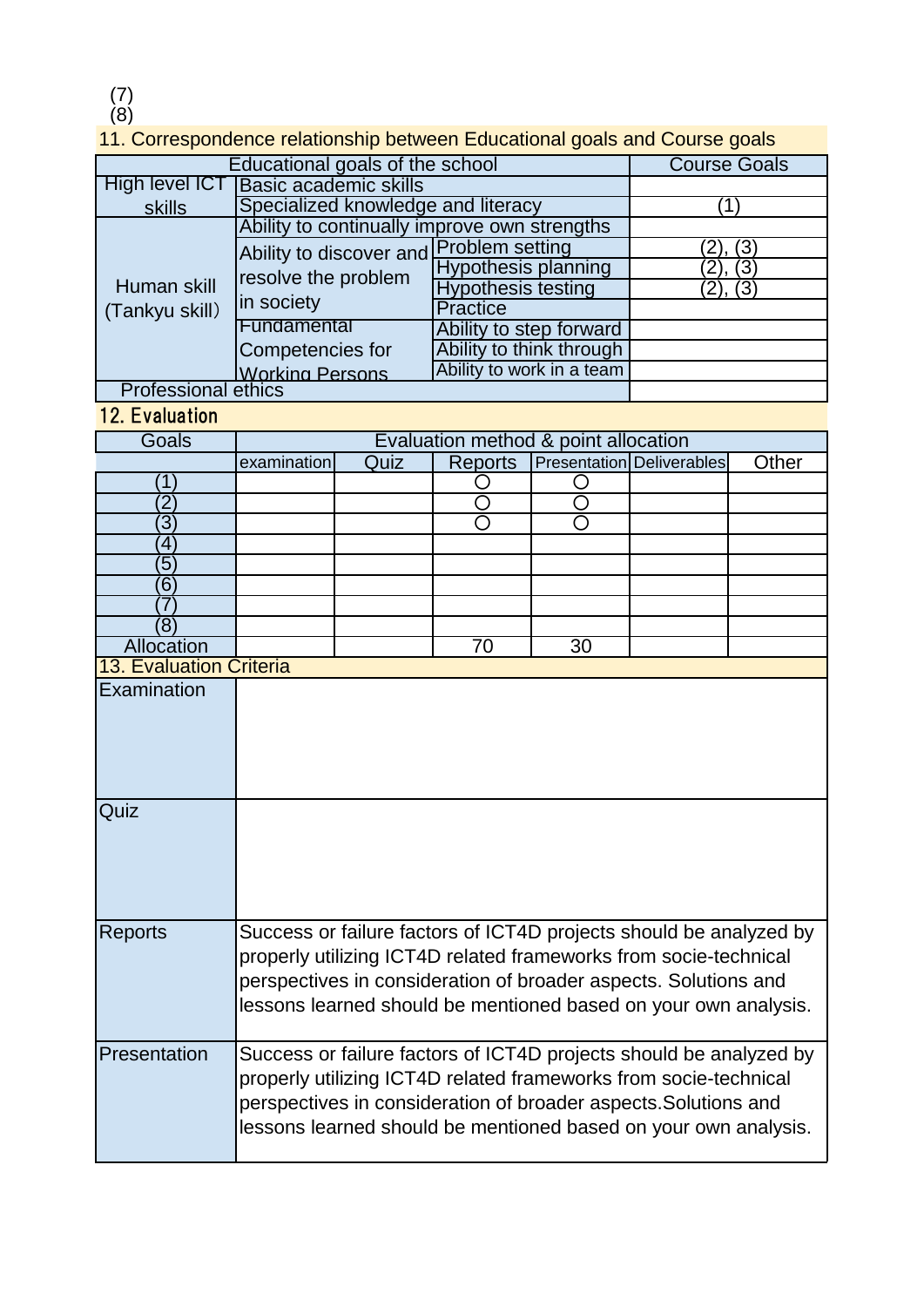|                                                                                                                                    | <b>Deliverables</b>                                                                             |                                                                  |     |  |  |  |
|------------------------------------------------------------------------------------------------------------------------------------|-------------------------------------------------------------------------------------------------|------------------------------------------------------------------|-----|--|--|--|
| Other                                                                                                                              |                                                                                                 |                                                                  |     |  |  |  |
| 14. Active Learning                                                                                                                |                                                                                                 |                                                                  |     |  |  |  |
|                                                                                                                                    |                                                                                                 | Hourly percentage of active learning within the whole class time | 60% |  |  |  |
| <b>Sometimes</b><br>Active learning such as problem solving assignment using the<br>1  <br>knowledge and skills acquired in class. |                                                                                                 |                                                                  |     |  |  |  |
|                                                                                                                                    | Sometimes<br>2 Active learning such as group works and discussions.                             |                                                                  |     |  |  |  |
|                                                                                                                                    | <b>Sometimes</b><br>3 Outcome presentations and feedbacks.                                      |                                                                  |     |  |  |  |
|                                                                                                                                    | <b>Sometimes</b><br>4 Students actively make decisions on how the class should be<br>conducted. |                                                                  |     |  |  |  |

#### 15. Notes

1. In this module, there is no textbook. Handouts relevant to each theme will be distributed.

2. The contents of this module are relatively abstract because what this module mainly introduces are frameworks and models. In other words, you are required to think by yourself to relate the conceptual frameworks and practical projects as well as your own experience.

3. About the assignment, please read the following;

## ■Assignment1: Presentation (30%)

Group presentation will be conducted in the middle of the course. In advance, several groups will be formed according to individual interest in the development field (theme) such as education, health, agriculture, poverty reduction, industrial development, etc. Each group will choose a specific ICT4D project such as Financial inclusion (like m-banking and blockchain utilization), e-health (m-health), e-learning (m-learning), e-government (m-government), Income generation (like Impact Sourcing), etc. Each group will research on the selected ICT4D project and prepare for the presentation and make a relevant handout. Then, each group will make 15-20 minutes presentation including Q&A with the relevant presentation materials.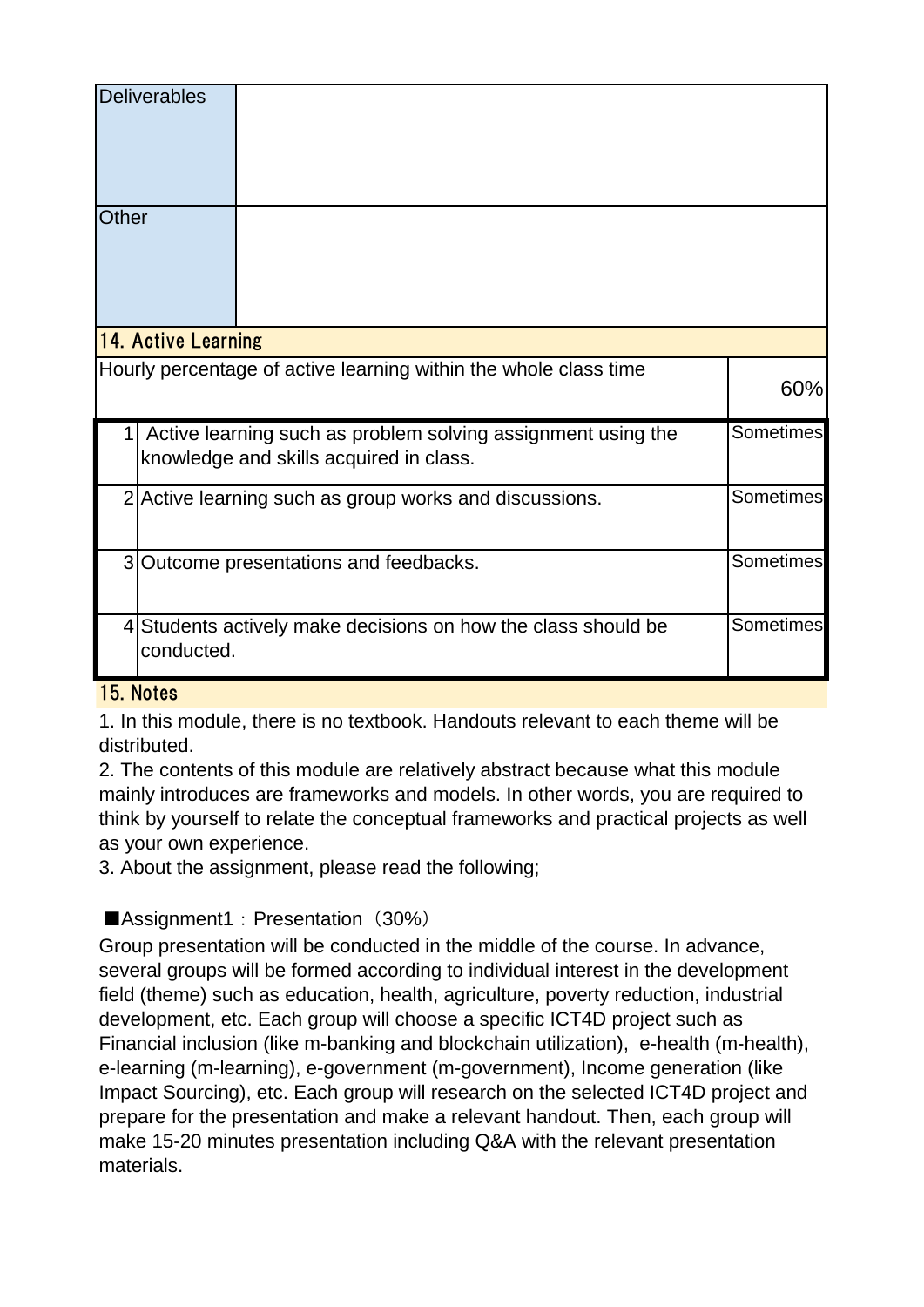Assignment2 (Report):  $2500-3500$  words Essay (70%)

Write an essay (2500-3500 words) on the theme that you do not choose for the assinment1 (Group presentation). The essay should include all of followings.

## 1. Abstract

2. The overview of the specific ICT4D project(s) selected as a case study in the selected field in specific country or region.

3. The outcome of the project(s).

4. Your evaluation on whether the project(s) is success (partially success) or failure (partially failure) and the reasons for your evaluation.

5. The analysis on success or failure factors

6. The lessons learned from the project(s) and/or the suggestions to improve the success rate of the ICT4D project(s).

## 16. Course plan

(Notice) This plan is tentative and might be changed at the time of delivery

1. In this module, there is no textbook. Handouts relevant to each theme will be distributed.

2. The contents of this module are relatively abstract because what this module mainly introduces are frameworks and models. In other words, you are required to think by yourself to relate the conceptual frameworks and practical projects as well as your own experience.

3. About the assignment, please read the following;

# ■Assignment1: Presentation (30%)

Group presentation will be conducted in the middle of the course. In advance, several groups will be formed according to individual interest in the development field (theme) such as education, health, agriculture, poverty reduction, industrial development, etc. Each group will choose a specific ICT4D project such as Financial inclusion (like m-banking and blockchain utilization), e-health (m-health), e-learning (m-learning), e-government (m-government), Income generation (like Impact Sourcing), etc. Each group will research on the selected ICT4D project and prepare for the presentation and make a relevant handout. Then, each group will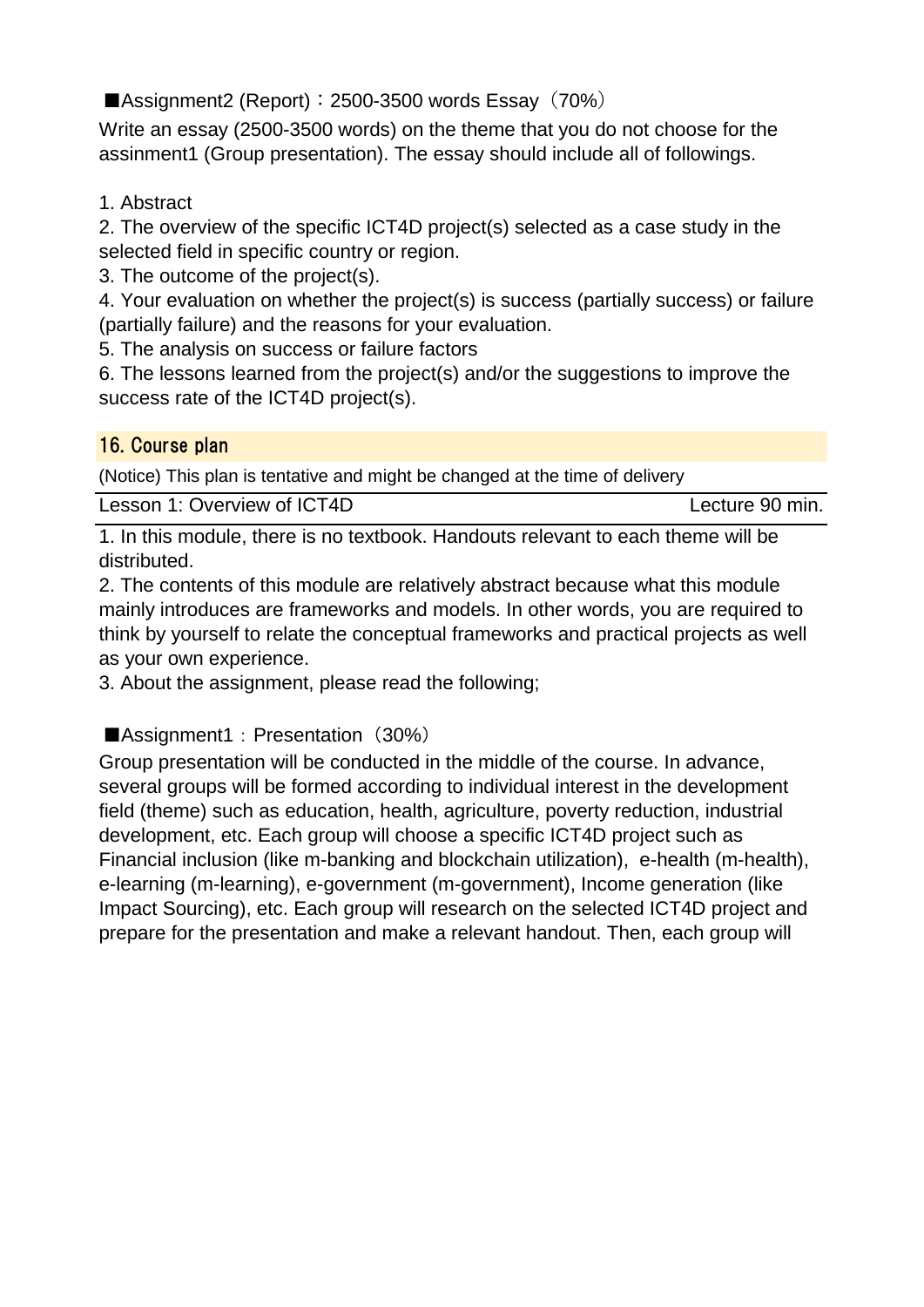Assignment2 (Report):  $2500-3500$  words Essay (70%)

Write an essay (2500-3500 words) on the theme that you do not choose for the assinment1 (Group presentation). The essay should include all of followings.

1. Abstract

2. The overview of the specific ICT4D project(s) selected as a case study in the selected field in specific country or region.

3. The outcome of the project(s).

4. Your evaluation on whether the project(s) is success (partially success) or failure (partially failure) and the reasons for your evaluation.

5. The analysis on success or failure factors

6. The lessons learned from the project(s) and/or the suggestions to improve the success rate of the ICT4D project(s).

Lesson 2: Success and Failure Factors of ICT4D Project

Lecture 40 min. Exercise 50 min.

In this session, the reason of success and failure of ICT4D projects are discussed through analyzing actual ICT4D projects. There are several factors affecting success and failure. To understand such factors, frameworks and methods are established by some scholars. Before introducing such frameworks in this module, it is important to think about a way to analyze by yourselves.

- 1. What is success and failure of ICT4D projects?
- 2. What are factors to affect success and failure of ICT4D project?
- 3. Exercise using case study to analyze success and failure factors
- 4. Introduction of Onion Ring model

Lesson 3: Information Provision and Development Impact 1

Lecture 40 min. Exercise 50 min.

There are many ICT4D projects aiming to provide information for people who have few opportunities to receive valuable information. The projects, such as projects to distribute market information for rural farmers and projects for distance education, contribute to reducing the gap called digital divide. In this session, discussion will be conducted about what kinds of information are really valuable for beneficiaries. This session also includes discussion on what is required to achieve expected impacts of the ICT4D projects in order for beneficiaries to utilize provided information.

- 1. Definition and difference of Data, Information and Knowledge
- 2. Condition for information receivers for useful application of information

3. Introduction of conceptual frameworks and models (CIPSODA model, Information Chain model)

4. Exercise using case study to apply conceptual frameworks and models to analyze ICT4D projects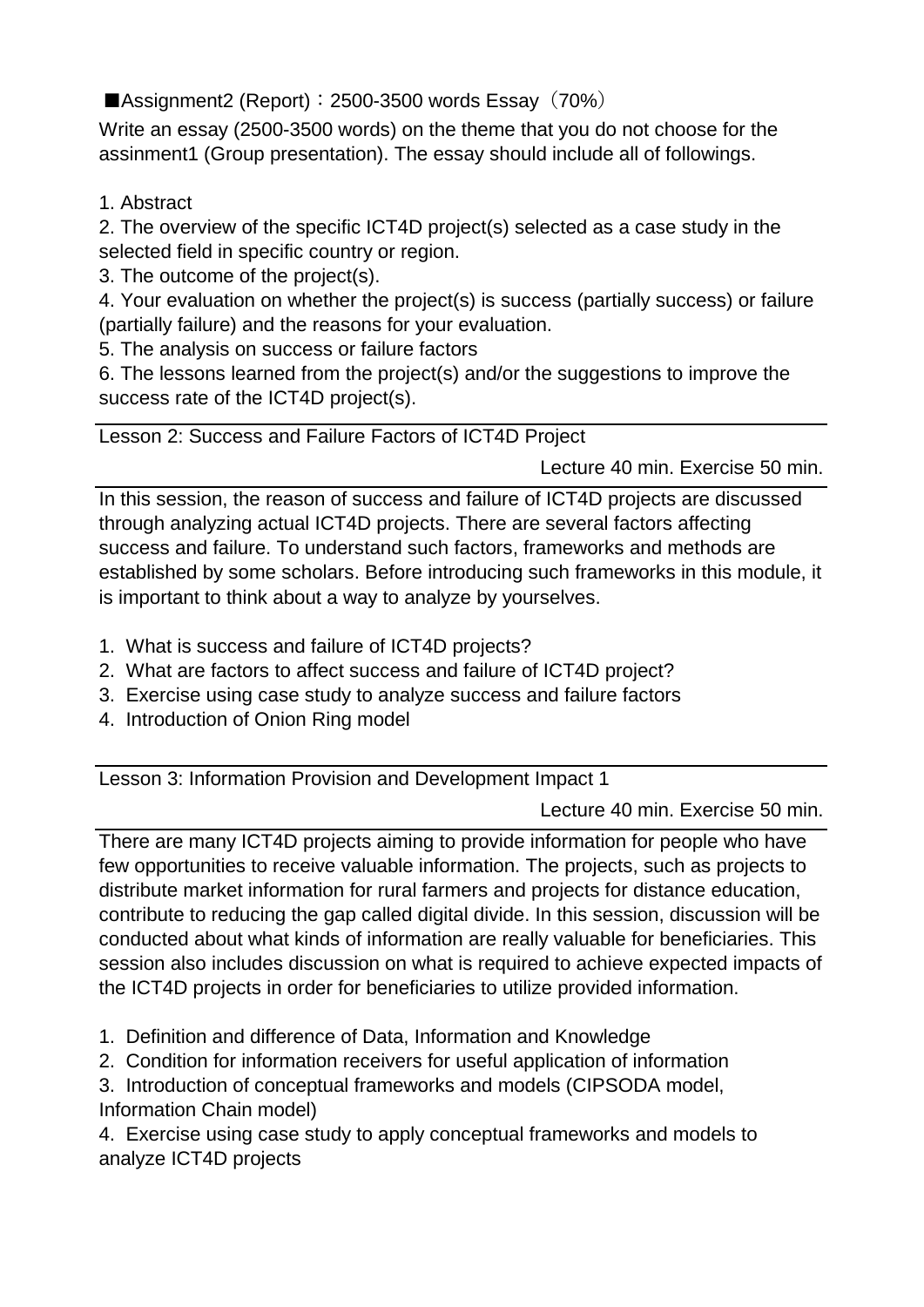Lesson 4: Information Provision and Development Impact 2

Lecture 40 min. Exercise 50 min.

Can ICT4D projects aiming to reduce digital divide necessarily contribute to minimizing the information gap between city and rural areas? Or such projects reinforce the digital divide and even create a new gap? It depends on many factors such as educational level, economic power, social status, etc. This session focuses on this point of view through reviewing relevant theories and practices.

- 1. How does ICT affect the have and the have-not?
- 2. What is required to achieve development impact by ICT4D project?
- 3. Introduction of conceptual frameworks and models (ICT4D Value Chain model)

4. Exercise using case study to apply conceptual frameworks and models to analyze ICT4D projects

Lesson 5: ICT4D Project and Design-Reality Gap

Lecture 40 min. Exercise 50 min.

In many cases, ICT4D project failure is caused by a gap between project design and reality which is named "Design – Reality Gap" by Heeks (Director of ICT4D master course in University of Manchester). In this session, factors which cause Design Reality Gap will be understood through case study.

- 1. What is Design-Reality Gap
- 2. Important factors for ICT4D projects

3. Exercise using case study to apply conceptual frameworks and models to analyze ICT4D projects

Lesson 6: Project Design for ICT4D Project

Lecture 40 min. Exercise 50 min

In this session, a check list is introduced to minimize the Design-Reality Gap to design ICT4D projects. Exercise using case studies to use the check list will be conducted and how to minimize the Design- Reality Gap is also discussed.

1. Introduction check lists to minimize the Design-Reality Gap (ITPOSMO and OPTIMIZM check lists)

- 2. What are drawbacks of factor approaches?
- 3. Introduction of the other frameworks and models.
- 4. Exercise using case study to apply conceptual frameworks and models to analyze ICT4D projects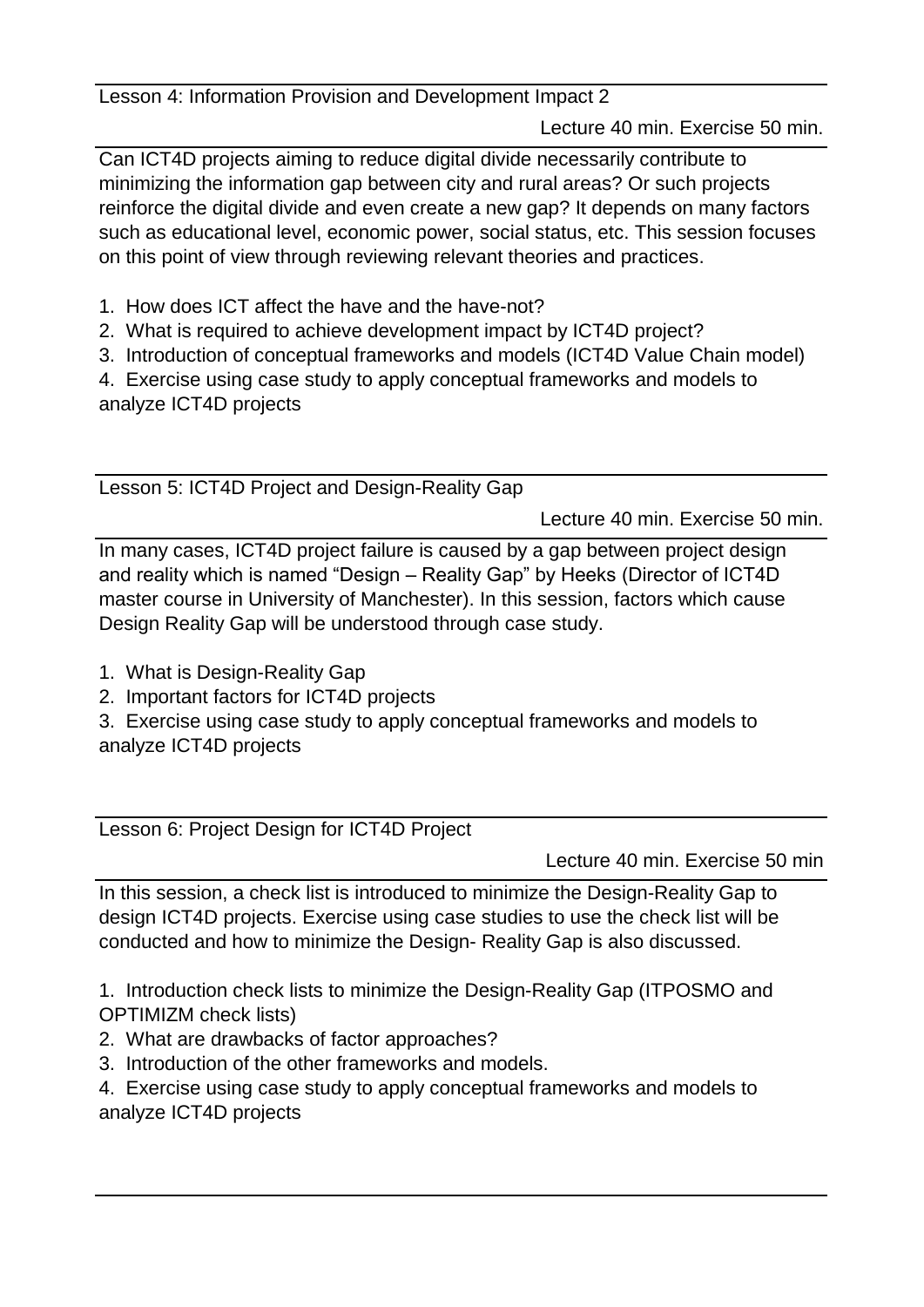Lesson 7: Approach for ICT4D Project

Lecture 50 min. Exercise 40 min

There is a problem of project planning approach behind the Design-Reality Gap in ICT4D projects. In this session, such a problem will be explained. To analyze ICT4D project success and failure from the difference of approaches, characteristics of several approaches in both information system development and national development are introduced.

- 1. What is an appropriate approach to design ICT4D project?
- 2. Different between Supply-Driven and Demand-Driven approaches.
- 3. Different between Hard and Soft approaches.

4. User-Oriented approach in information system development and participatory approaches in national development.

5. Exercise using case study to apply conceptual frameworks and models to analyze ICT4D projects

Lesson 8: Success factors for ICT4D

Lecture 40 min. Exercise/Discussion 50 min.

In this session, main success factors for ICT4D projects are explained through analyzing successful ICT4D projects such as M-PESA and Ushahidi in Kenya, Digital Green in India, and so on.

- 1. What is the success factors for M-PESA ?
- 2. What is the success factors for Ushahidi ?
- 3. What is the success factors for Digital Green ?
- 4. ICT4D Champion

Lesson 9: [Assignment 1] Group Presentation Presentation 90 min.

In this session, as the assignment 1, Group Presentation is conducted. Each group makes a 15-20 minutes presentation and shares the research output with other groups.

Lesson 10 : Evaluation of ICT4D Project

Lecture 40 min. Exercise 50 min.

In this session, methods of evaluation for ICT4D projects are introduced. How to evaluate ICT4D projects is somewhat emerging field and not firmly established. Issues on the evaluation methods are discussed from not information system development but national development.

- 1. Evaluation methods for ICT4D project
- 2. Issues on evaluation of ICT4D project
- 3. Introduction of several evaluation index and methods for national development
- 4. Exercise using case study to apply evaluation methods to analyze ICT4D projects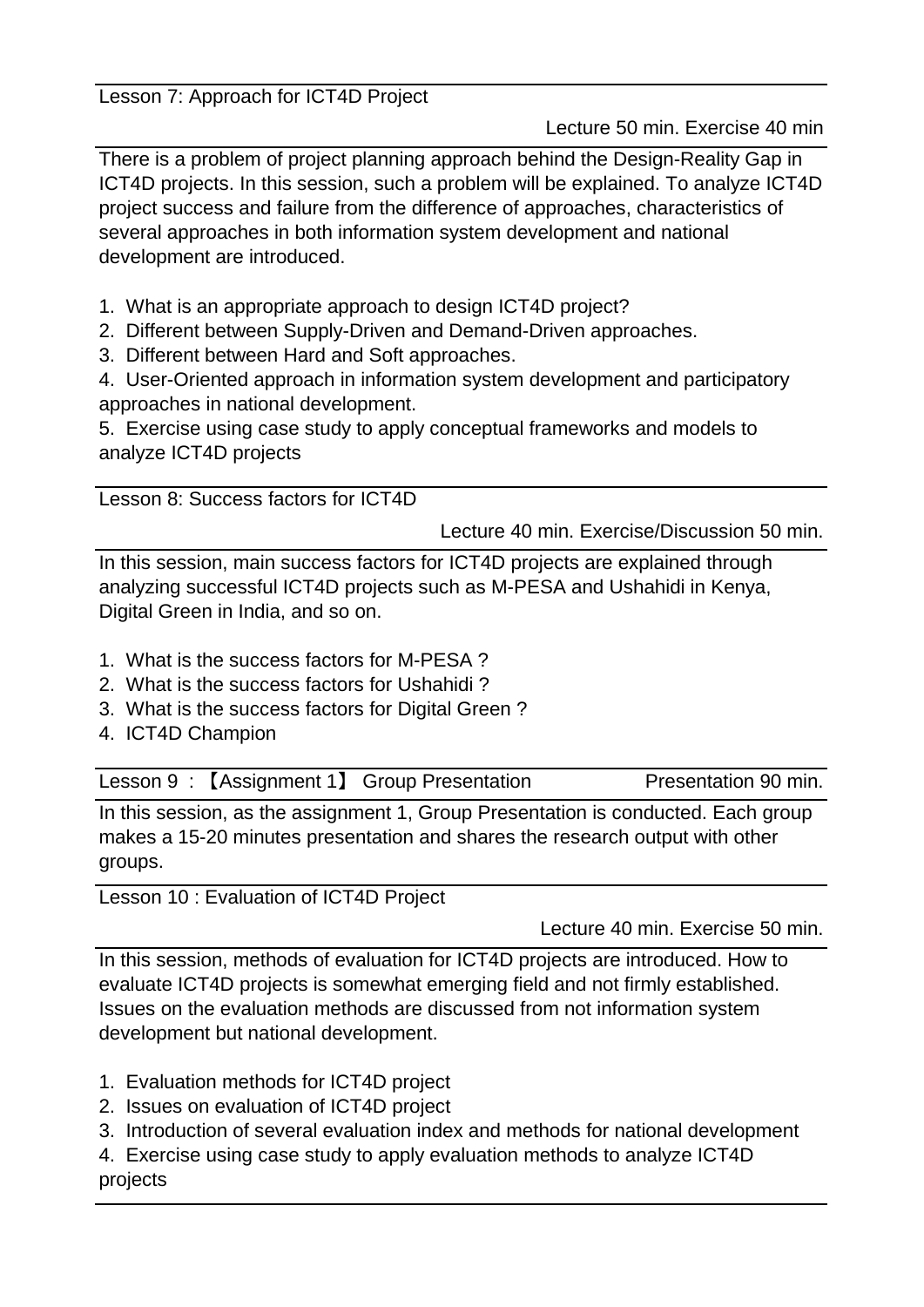Lesson 11 : Development Agenda (SDGs) and ICT4D

Lecture 40 min. Exercise 50 min.

In this session, relation between Sustainable Development Goals and ICT is discussed. In each development themes, what kinds of attempts are implemented and how such attempts contribute to achieving SDGs are explained. The class will be divided into two teams (like ICT4D optimist and ICT4D pessimist) and the debate on "Whether or not national budget should allocate for ICT4D? " is conducted. .

- 1. What is SDGs?
- 2. Relation between SDGs and ICT4D
- 3. Debate on "Whether or not national budget should allocate for ICT4D? "

Lesson 12 : Practice to Analyze ICT4D Projects and Approach for Research (Essay Writing)

Lecture 40 min. Exercise 50 min.

1. Introduction of ICT4D Project (some case studies will be announced in advance, please collect information about each project before this session)

2. Practice to analyze the ICT4D Project and make a group presentation

The other part is "Approach for Research (Essay Writing)". To support students to write an essay (Assignment2) with sufficient contents, important viewpoints and pitfalls for ICT4D research are introduced.

Lesson 13 : Trend of ICT4D Lecture 90min.

In this session, there are two topics. The one is "Trend of ICT4D". In international society, ICT4D became a very important agenda along with technology evolution especially at the Kyushu-Okinawa Summit in 2000. Then, this agenda was discussed at the World Summit on the Information Society in 2003 and 2005. In this session, such a trend of ICT4D agenda in international society is explained. To grasp the big picture of the ICT4D trend enables you to plan appropriate ICT4D projects. The other one is more practical trend of ICT4D in the context of recent progress of technology and innovation.

- 1. International society and ICT4D
- 2. Trend of ICT4D (from ICT4D 1.0 to ICT4D 2.0)
- 3. Reverse Innovation
- 4. Future trend of ICT4D (Internet→Social Media→Social Lab)